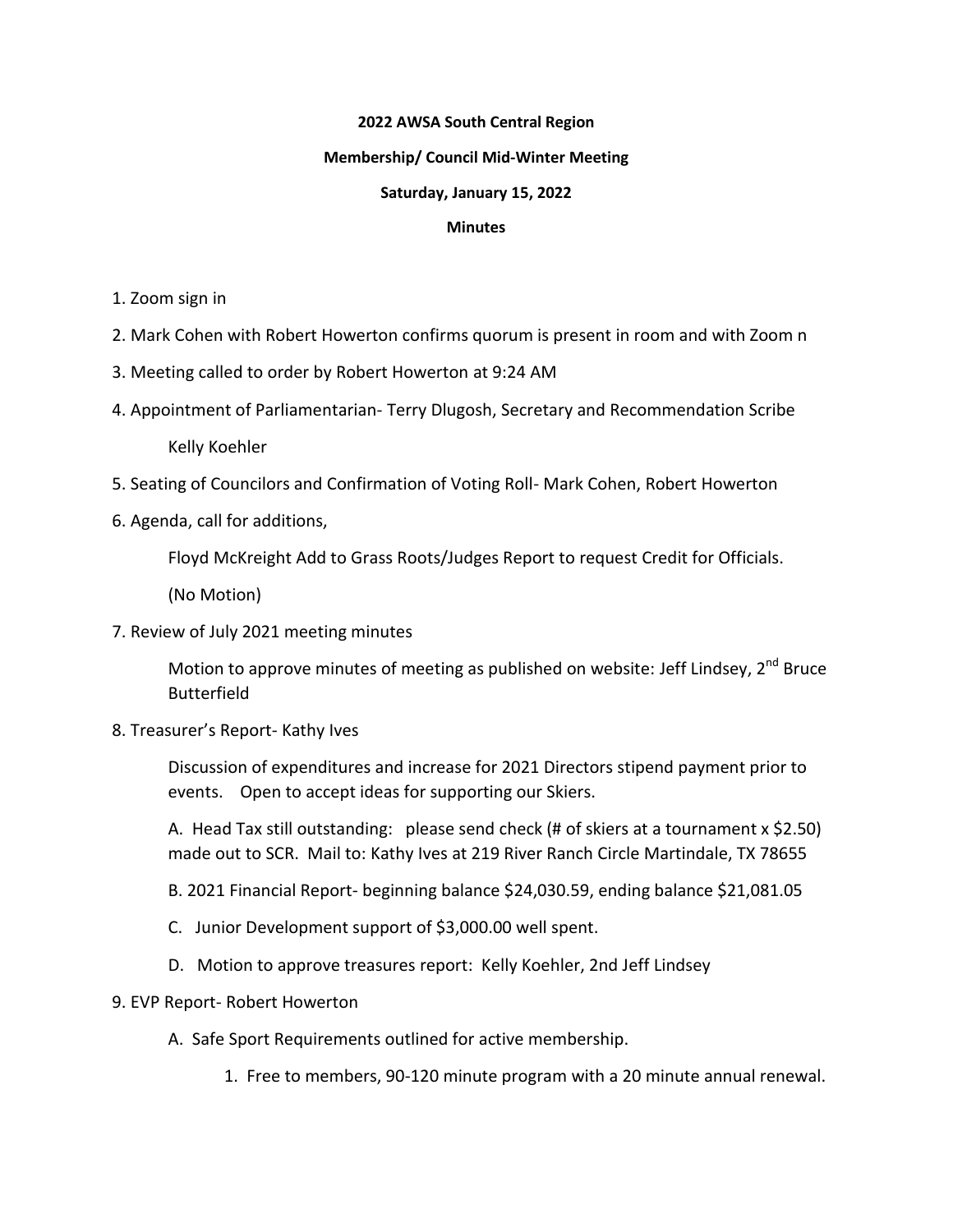2. New members have a grace period to complete.

3. On Line Tournament registration (OLR) will meet all Safe Sport requirements for a Local organizing committee (LOC)M

4. Regional Concern regarding membership drop, and participation decline due to the stringent requirement being placed as a result of USOPC affiliation.

5. Clarification regarding the requirements are coming from the US Legislature and driving forces from Insurance Liability Coverages.

B. Background Checks Originally driven from the USOPC/Insurance requiring "All individuals in a position of authority". Clarity of stringent requirement has been sent out to legal/risk management USAWS team for clarification. To be determined at National BOD Meeting, Jerry Bautsch to attend representing AWSA.

C. USAWS Membership is paid by Credit Card only. (No cash or checks) For special instances SCR could help with accommodation if needed. Headquarters is also looking into alternatives to help with the payment challenges.

D. IWWF License Renewal is available for \$25.00 One-time fee. There will be no individual license offered. It helps significantly funding the World Tournament.

E. Bids are open for ALL international events.

F. SurePath Going Well. Recommendation to use for all ELR events. Studying the deviations for speed and line length for additional tolerances. Good tool to evaluate records and re-rides. Pattern Driving. Scott Greenwood suggested a recommendation to keep end course video (ECV) in addition to SurePath, because it helps with seeing things that actually happen outside the parameters of the course. Such as line-ups and situation that could impact the skier.

G. Reminders:

1. Officials assigned and appointed for Nationals will allow for a split of the 7-day tournament.

2. Watch for rules changes coming out after the National BOD meeting.

3. Be Friendly and Be Friends. These are challenging times in and out of the waterskiing world.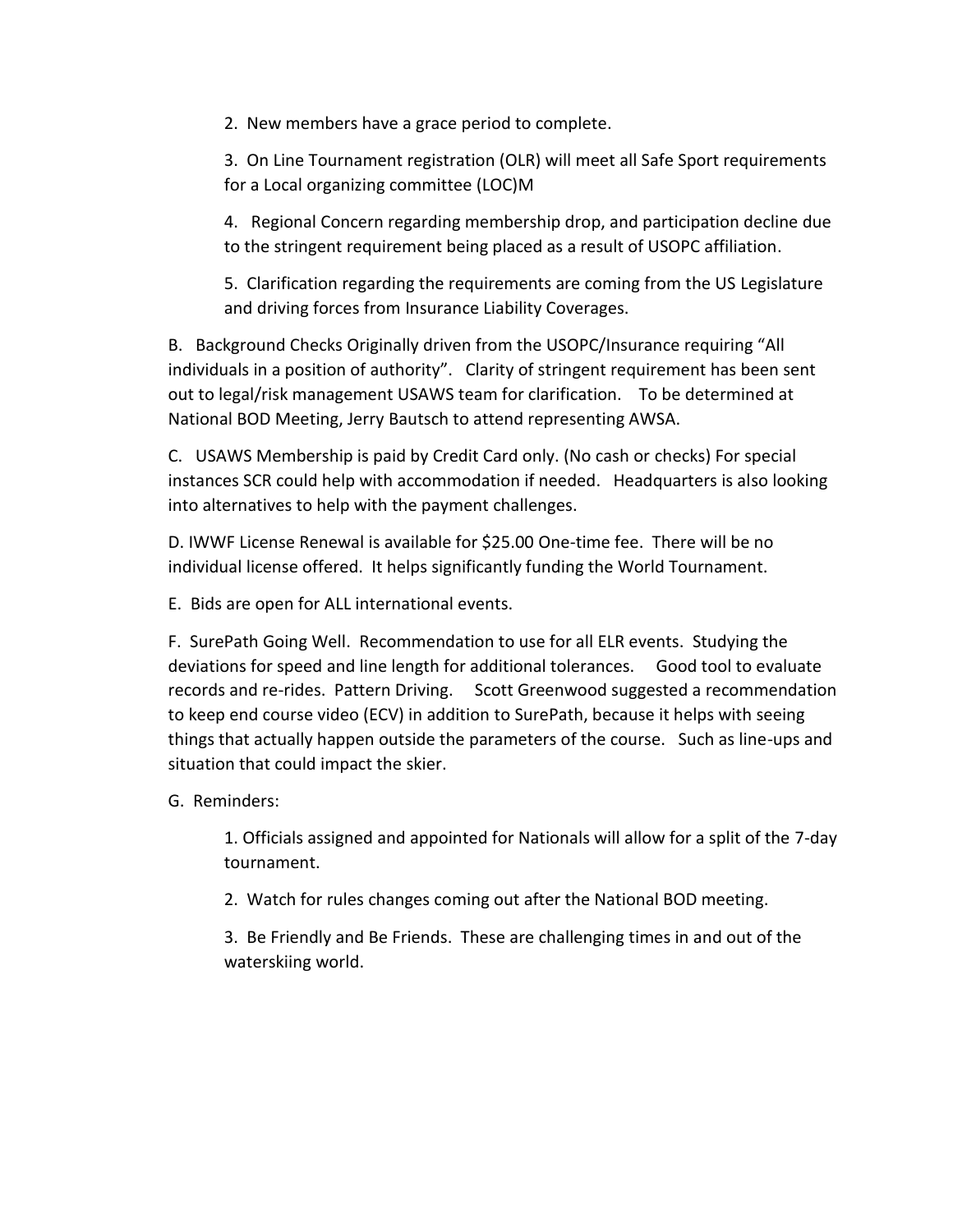# **10. Committee Reports**

A. Regional Tournament Committee – Nick Drew

1. HOA = small club Asking for Community Involvement. Will be using Constant Comment for communication and will be a key component for soliciting volunteers. Specifically additional officials and trick video recorders.

B. Rules Committee – Danielle Dlugosh, See Written Committee Report

1. Discussion Rule 3.02- To align with IWWF, allowing Age Divisions to Ski up in older class.

2. Discussion – For a National Record to ,is should be under the same conditions of the division. , Example For Class E there will be NO practice fall allowed for a National Record to be set.

3. Rule 11.13F Jeff Lindsey Motion to accept committee recommendation, Floyd, expressed reasons to decline. Wanted to get a straw vote regarding this rule. Agreed Until further information becomes available, we will Take a pole vote.

- 4. Recommendations to update the judges test to reflect new rules.
- 5. Discussion defining Disqualification. Rule 11.16B Video change.  $(?)$
- 6. Highlight the Balance = IWWF + AWSA! Work at being skier driven!
- C. Social Media -Julie Krueger
	- 1. Active Facebook, Instagram and Twitter.
	- 2. Website is updated and current. Looking to be an Information exchange.
- D. Skiers Qualifications Kelvin Kelm. Nothing to report
- E. Judges and Scorers Jane Greenwood, Robert Howerton

1. Recommendation for a fast trac to senior for existing international judge. Includes a Review Session.

2. Notification that the Practical Testing was lost in YouTube but plans to be back in place by March  $1^\text{st}$ .

- F. Jr Development Lauren Malitz
	- 1. June tournament @ SMRR
	- 2 Jr. Clinic planned but TBD. Before or after JD Tournament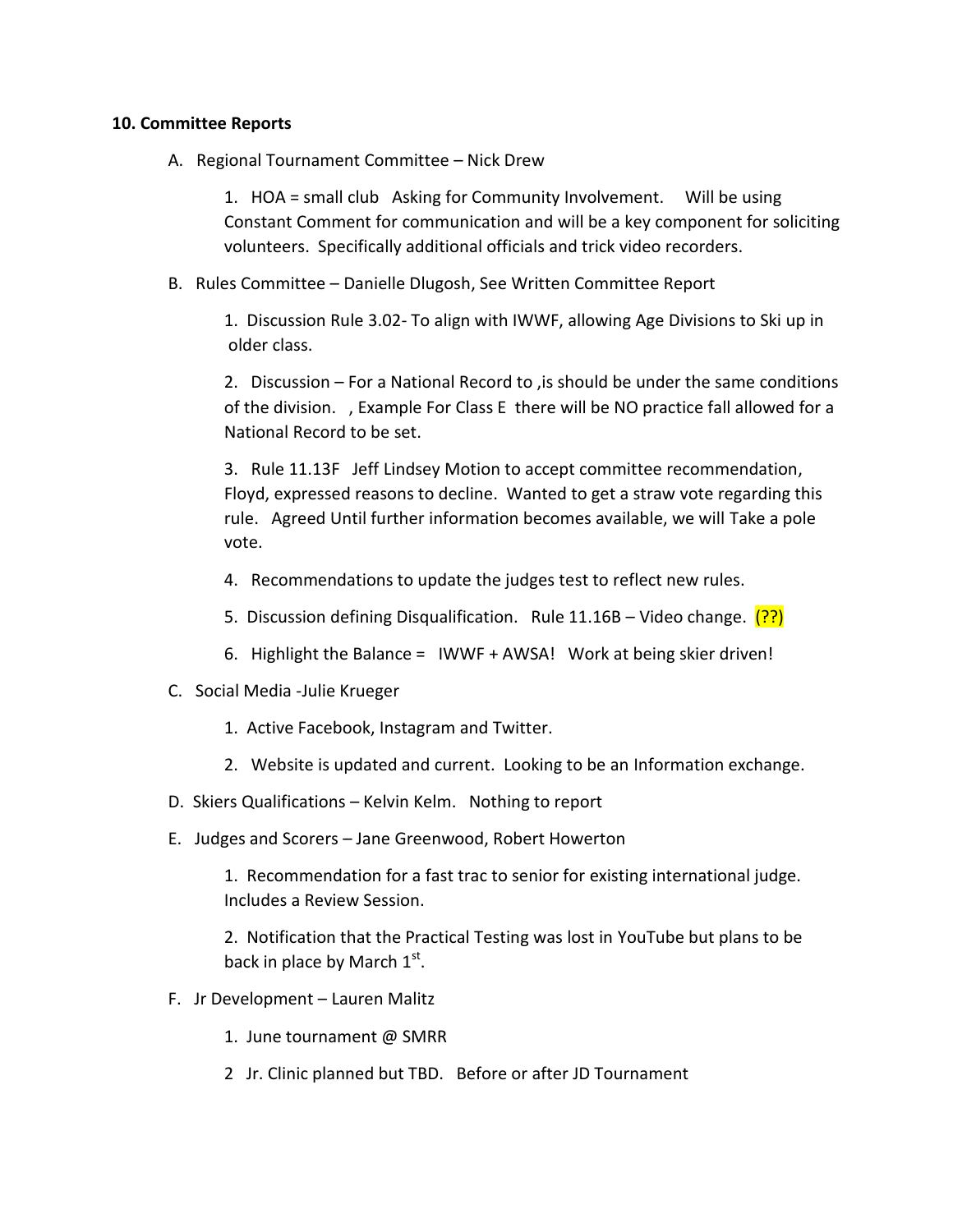3. Sponsorship packet will be going out to the Jr.s Will need support. Plan to hit the social media sites.

G. Boat Drivers – Scott Greenwood

1. Application for Don Butcher for Drivers Emeritas. Scott requested to have a regional plaque made for Don and to present to him this summer season. Motion from Bruce Butterfield, 2nd Jeff Lindsey.

2. Sure Path Data is available to the drivers to enhance and improve drivers' skills. Open to share the data. Excellent learning and practice tool. Jump data will be collected and analyzed this summer.

- H. Towboat Scott Greenwood
	- 1. Sure Path Perimeter adjustments. Always looking to improve.

2. Regional Recommendation: Mark Cohen. To allow for Grass Roots Credit toward driving credit, (All officials credit)

3. Regional Recommendation: Jerry Bautsch. Discussion regarding compensation for Promotional (Or anyone's boat use) during Sanctioned events. Suggested aligning with the LOC. Get the request in early if you want to have a Promo at your event.

I. Seeding – Danny LeBourgeois Request for replacement

1. Especially for LR tournaments, but for all events, submit the reports 1 time, on time. Promptly get in the TC report and the Scorebook.

- J. Technical Terry Dlugosh
	- 1. Sure Path connect to Water Ski Connect and sends to committee members.
- K. Safety Terry Dlugosh
	- 1. Clinic Instructors Need New.
	- 2. Contact Terry if anyone needs a clinic.
- J. International Activities Committee (IAC) Sam Greenwood
	- 1. NO changes currently. Selection process is successful.
	- 2. Would like ot get Athletes on the Radar for committees and events sooner.
- K. By-Laws Lisa Holland Request for replacement
	- 1. Look for Non- Discrimination Clause to be an issue in the future.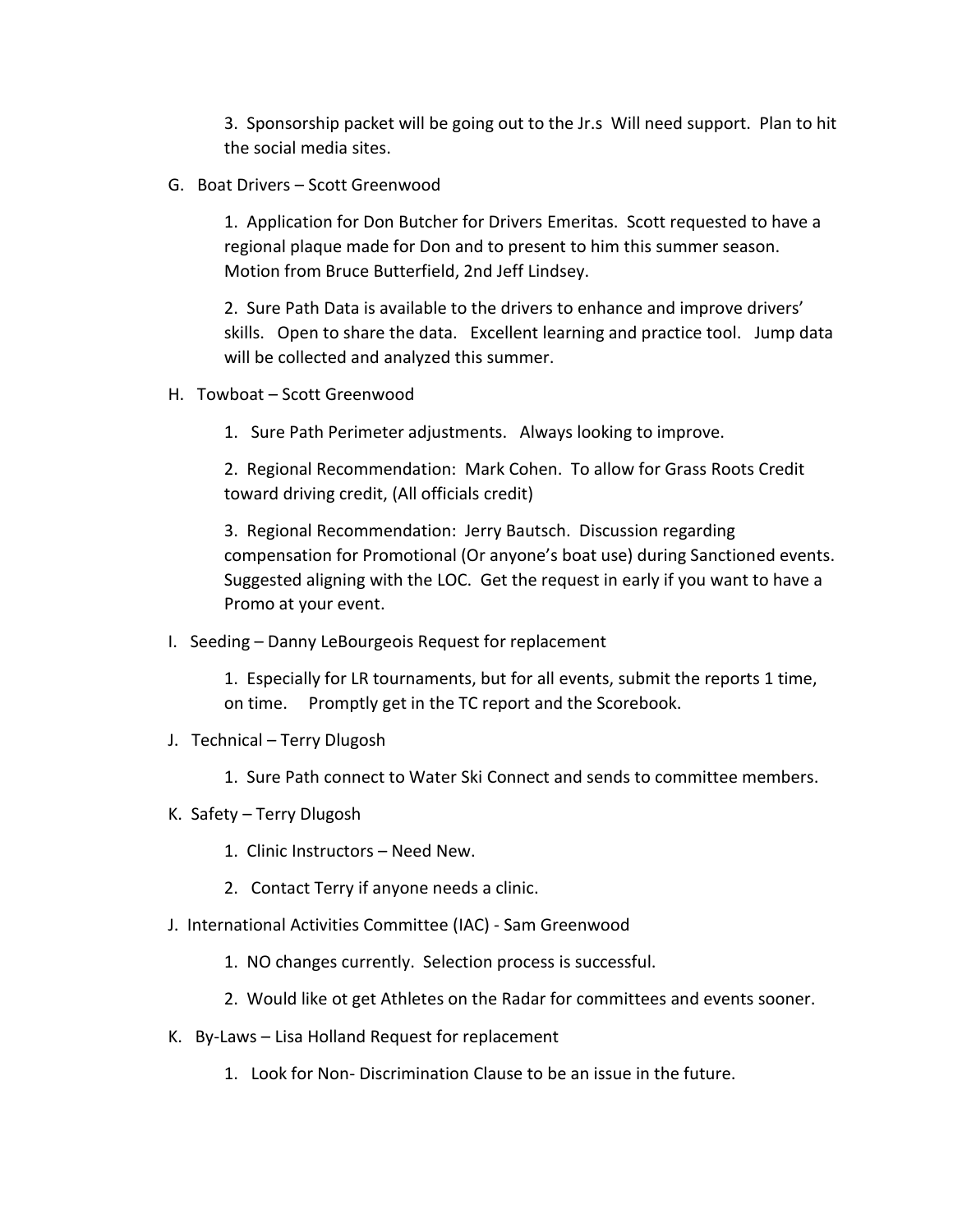L. Executive (AWSA) Board – Robert Howerton, Kelvin Kelm, Jerry Bautsch

1. Hot Topic, Ball of Spray conversations regarding Safe Sport and Background checks for officials. Regional Recommendations/Take aways

M. Collegiate – Austin Kolodejcak

Ideas for Summer Promotion Program

- 1. Open the lakes for exposure for a weekend of fun at the tournament lake
- 2. Request funding for support from the Region
- 3. Promote 3 venues, Ski League in CenTex, Grass Roots of Tx, Tx St Tournament (as a  $1<sup>st</sup>$  Grass Roots event)
- 4. Show and encourage the college kids that events (main ski season) happens all summer.
- 5. Contact through Social Media Promote the energy
- 6. Pick a team, then challenge another team

Thank you to all chair people for your service!.

- 11. Other Items:
	- A. Nationals Update in Maize Kansas
		- 1. Will Split Judges of needed.
		- 2. Scott Greenwood Chief Driver
		- 3. Plan to attend, and volunteer while your there.
	- B. Officials for Regionals and Nationals. Participate in the Survey. Even if you can not commit to the entire time. Remember to get with the Assignment official to volunteer.

12. Review and Approved the SCR Tournament schedule. Get the sanctions in Early! Apply and secure towboats Early!

- 13. Directors Reports/ Additional Comments
	- A. Jerry Bautsch USA WS operating slim,
	- B. Bruce Butterfield Push for more transparency and communication with the membership.
	- C. Kelly Koehler Volunteer sport, keep "Fun" in the day. BE NICE!!